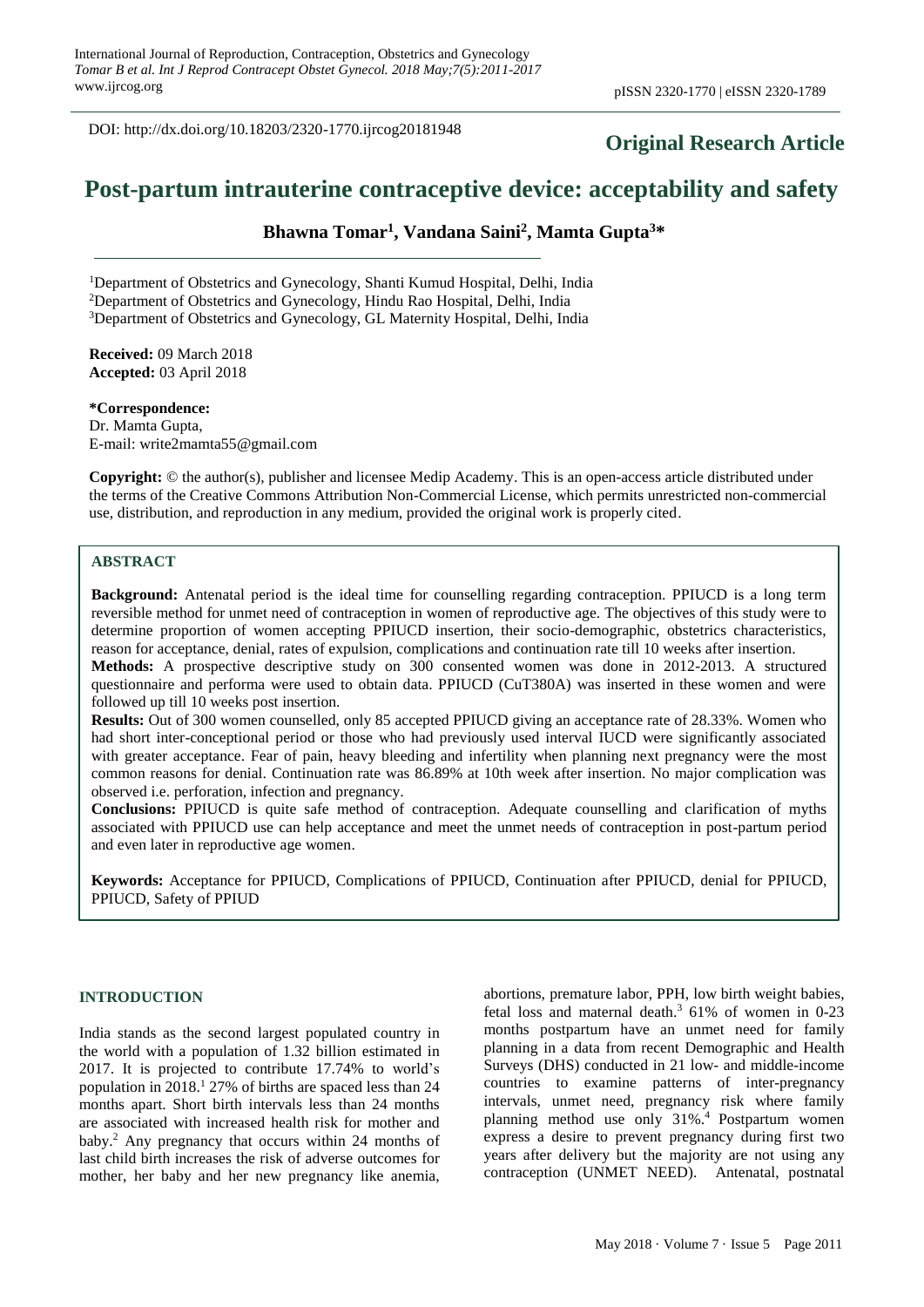and immunization visits at health facilities are opportunities for health care providers for counselling on family planning methods. Post-partum IUCD insertion overcomes multiple barriers to service provision.<sup>5</sup> It is a long term reversible method and may be an alternative to tubectomy. Its efficacy, compliance is high does not require daily self-administration and thus women can effectively avoid unintended pregnancies. Post-insertion symptoms are masked by the normal postpartum cramping and lochia. Postpartum insertion is convenient both for the women and the provider. Follow up can be scheduled along with immunization visits. A study on PPIUCD therefore, was done with the aim of future scope of the method, reasons for its acceptability, denial and associated complaints and complications.

## **METHODS**

The study was conducted in the department of Obstetrics and Gynecology, Hindu Rao Hospital and associated NDMC Medical College, Delhi from December 2012 to November 2013. Ethical committee of the institution approved the study.

A total of 300 women attending antenatal OPD, admitted in early labor in labor ward and postnatal ward were enrolled after taking consent to participate in the study. A structured questionnaire was used to obtain data. This questionnaire included four main areas

- Socio demographic information
- Antenatal history, previous obstetric history and future pregnancy desires
- Previous menstrual history, contraceptive history, contraceptive preferences and awareness regarding PPIUCD
- Reasons of acceptance or decline.

They were counselled regarding adopting PPIUCD as a method for contraception. Women who were for a scheduled cesarean section and missed counselling previously were counselled prior to cesarean operation about intra cesarean IUCD insertion. All women who accepted PPIUCD, reconfirmation of their choice was done, and consent was taken for insertion of PPIUCD. All these women after exclusion criteria, had CuT 380A inserted.

## *Exclusion criteria*

Women with fibroids, chronic pelvic pain, copper allergy, rupture of membranes >18 hours, unresolved PPH, extensive genital trauma following delivery, sepsis and bleeding disorders.

PPIUCD was inserted either post placental i.e. within 10 min. of placental delivery; postpartum i.e. upto 48 hours of delivery or intra-cesarean. They were asked to come for follow up visits at six and ten weeks of insertion corresponding with their baby's immunization visits. A PPIUCD follow up card was given to all the parturients after insertion of PPIUCD. This included instructions about recognizing expulsion, postpartum warning signs i.e. unusual abdominal or pelvic pain, bleeding, unusual vaginal discharge or fever. PPIUCD card also contained information on the date of insertion, follow up visit, date of expiry of the IUCD and a telephone number for any query. These women were also advised to call on phone or come back any time in emergency department if they had any concern, experience any warning sign or if the IUCD is expelled.

At follow up, history of fever, pain in abdomen, foul smelling vaginal discharge, spotting and bleeding per vaginum was recorded. General examination and abdominal examination for suprapubic tenderness, involution of the uterus was carried out. A speculum examination was performed to check if the strings were visible or any discharge present. The visible IUCD strings were trimmed at approximately 3 cms. from cervical os. A per vaginum examination was then done to assess for uterine involution and adnexal tenderness. Women who reported expulsion of the IUCD or those in whom strings were not visible had a pelvic ultrasound for localization.

Data entry was done using Statistical Package for the Social Sciences (SPSS) version 17.0 for statistical analysis. Descriptive data were summarized as percentages. The Chi-square test was used to measure the strength of associations between variables. A p-value of <0.05 was considered to be statistically significant.

## **RESULTS**

A total of 300 women were counselled, 150 from antenatal OPD, 90 admitted in early labor, 60 women admitted in postpartum ward. Out of these, only 85 women accepted PPIUCD acceptance rate of 28.33%, rest of 215 women declined PPIUCD insertion. Literacy and religion of the women, future desire for the child, previous usage of contraception and awareness of PPIUCD were statistically significant factors for accepting PPIUCD by post-partum women (Table 1).

Reasons for declining or refusing for PPIUCD is given in Table 2 The commonest reason for declining PPIUCD was found to be preference to use natural contraceptive methods and lactational amenorrhoea method. They thought that they will not become pregnant during lactation period.

Many women did not want use of immediate contraceptive method. Some wanted to discuss with their family members and some were satisfied with previous methods of contraception. The percentages were more than 100% as there were more than one response by some women who declined PPIUCD.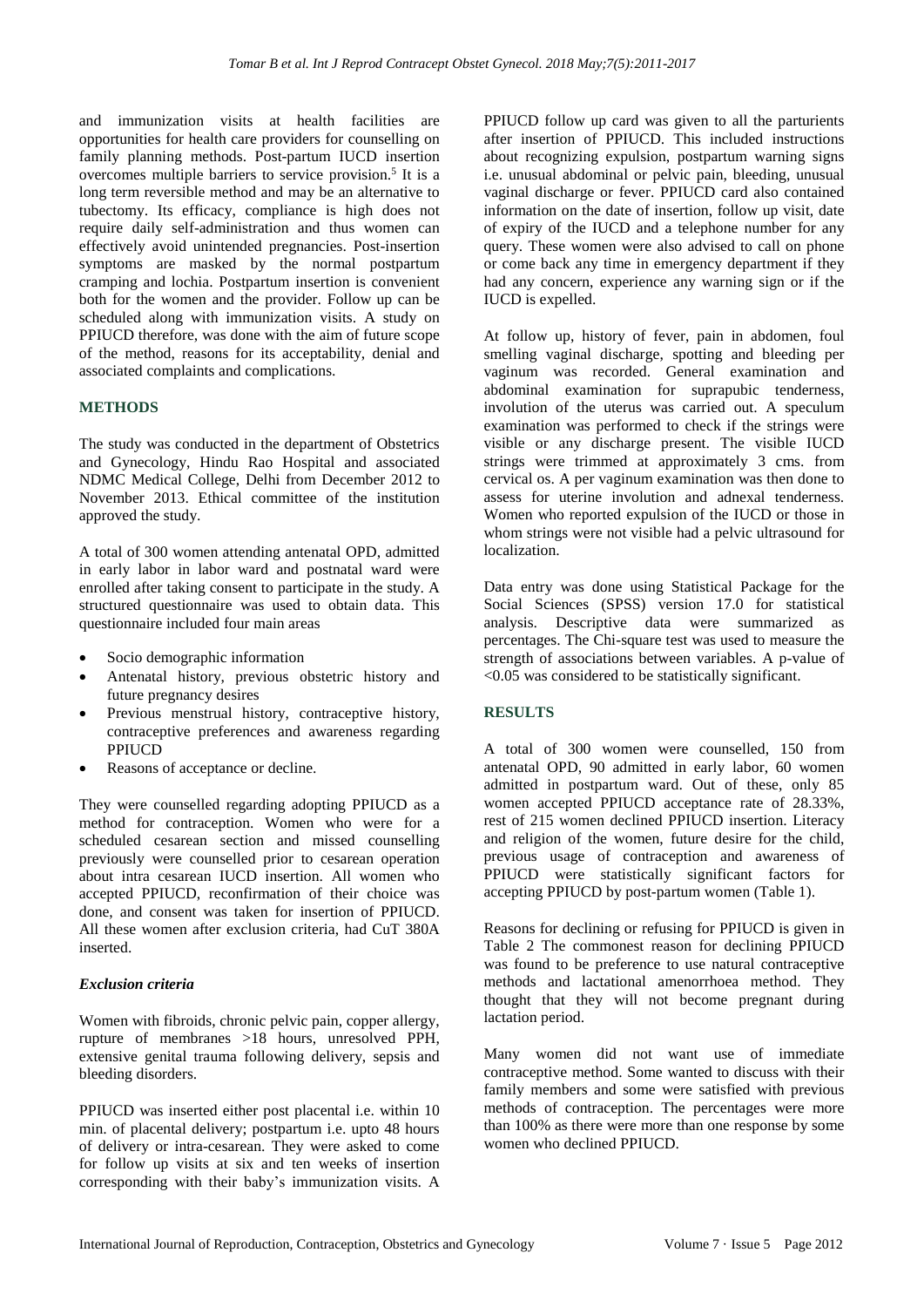Amongst the decliners for PPIUCD, preferences for other forms of contraception has been analyzed in Table 3. The most preferred method was LAM method followed by OCPs.

## **Table 1: Acceptors and decliners according to demography and contraceptive history.**

|                                | <b>Acceptors</b> |               | <b>Decliners</b> |               | $\overline{P}$ |  |
|--------------------------------|------------------|---------------|------------------|---------------|----------------|--|
| <b>Parameter</b>               | $(n = 85)$       |               | $(n = 215)$      |               | value          |  |
|                                | N                | $\frac{0}{0}$ | N                | $\frac{1}{2}$ |                |  |
| Age in years                   |                  |               |                  |               |                |  |
| $<$ 20 (n = 26)                | $\overline{2}$   | 7.7           | 24               | 92.3          |                |  |
| $21-25$ (n = 171)              | 53               | 31.0          | 118              | 69            | 0.084          |  |
| 26-30 years $(n = 81)$         | 25               | 30.9          | 56               | 69.1          |                |  |
| $>30$ years (n = 22)           | 5                | 22.7          | 17               | 77.3          |                |  |
| <b>Education</b>               |                  |               |                  |               |                |  |
| Illiterate ( $n = 94$ )        | 21               | 22.3          | 73               | 77.7          |                |  |
| Primary school                 | 44               | 28.2          | 112              | 71.8          |                |  |
| $(n = 156)$                    |                  |               |                  |               | 0.014          |  |
| Secondary school               | 19               | 47.5          | 21               | 52.5          |                |  |
| $(n = 30)$                     |                  |               |                  |               |                |  |
| College $(n=10)$               | $\mathbf{1}$     | 10.0          | 9                | 90.0          |                |  |
| Religion                       |                  |               |                  |               |                |  |
| Hindu $(n = 177)$              | 59               | 33.3          | 118              | 66.7          |                |  |
| Muslim $(n = 107)$             | 18               | 16.8          | 89               | 83.2          | 0.004          |  |
| Sikh $(n = 11)$                | 6                | 54.5          | 5                | 45.5          |                |  |
| Christian $(n = 5)$            | $\overline{c}$   | 40            | 3                | 60            |                |  |
| <b>Occupation</b>              |                  |               |                  |               |                |  |
| Housewife $(n = 267)$          | 68               | 25.5          | 199              | 74.5          | 0.002          |  |
| Working women                  | 17               | 51.5          | 16               | 48.5          |                |  |
| $(n = 33)$                     |                  |               |                  |               |                |  |
| <b>Parity</b>                  |                  |               |                  |               |                |  |
| $p1 (n = 120)$                 | 29               | 24.2          | 91               | 75.8          |                |  |
| $p2 (n = 112)$                 | 42               | 34.4          | 70               | 65.6          | 0.022          |  |
| $\geq$ p3 (n = 68)             | 14               | 20.6          | 54               | 79.4          |                |  |
| <b>Future desire for child</b> |                  |               |                  |               |                |  |
| Yes $(n = 161)$                | 54               | 33.5          | 107              | 66.5          | 0.031          |  |
| No $(n = 139)$                 | 31               | 22.3          | 108              | 77.7          |                |  |
| <b>Previous contraception</b>  |                  |               |                  |               |                |  |
| Not used $(n = 247)$           | 47               | 19.0          | 200              | 81.0          | 0.001          |  |
| Used $(n = 53)$                | 38               | 71.7          | 15               | 28.3          |                |  |
| <b>Awareness of PPIUCD</b>     |                  |               |                  |               |                |  |
| Aware $(n = 36)$               | 21               | 58.3          | 15               | 41.7          | 0.0001         |  |
| Not aware $(n = 264)$          | 64               | 24.2          | 200              | 75.8          |                |  |
| <b>Timing of counselling</b>   |                  |               |                  |               |                |  |
| Antenatal ( $n = 150$ )        | 46               | 30.7          | 104              | 69.3          | 0.585          |  |
| Early labor $(n = 90)$         | 22               | 24.4          | 68               | 75.6          |                |  |
| postpartum $(n = 60)$          | 17               | 28.3          | 43               | 71.7          |                |  |

Table 4 depicts reasons for acceptance for PPIUCD by women who were counselled. It can be seen that the commonest reason for acceptance was that it is a long term reversible method. Other reason was that women do not perceive it as a surgical method with no incision required anywhere in body (Table 5). The percentages are more than 100% as there were more than one response by some women who accepted PPIUCD.

## **Table 2: Reasons for decline for PPIUCD (N=215).**

| <b>Reasons for decline</b>                              | N  | $\frac{0}{0}$ |
|---------------------------------------------------------|----|---------------|
| Wants to use lactational amenorrhoea<br>method          | 81 | 37.7          |
| Prefer to use natural methods except lam                | 61 | 28.4          |
| Do not want contraception immediately                   | 61 | 28.4          |
| Satisfied with contraceptive method used<br>previously  | 46 | 21.4          |
| Want to discuss with family members                     | 45 | 20.9          |
| Fear of pain and heavy bleeding                         | 38 | 17.7          |
| Fear of obesity                                         | 32 | 14.9          |
| Refusal by relatives influencing the decision           | 18 | 8.4           |
| Refusal by partner                                      | 14 | 6.5           |
| Affects future fertility                                | 9  | 4.1           |
| Religious beliefs                                       | 9  | 4.1           |
| Infrequent sex                                          | 9  | 4.1           |
| Not enough knowledge and experience of<br><b>PPIUCD</b> | 6  | 2.8           |
| Fear of cancer                                          | 4  | 1.9           |
| Previous bad experience                                 | 4  | 1.9           |
| Interferes with sexual intercourse                      |    | 0.9           |

#### **Table 3: Contraceptive preferences amongst decliners**  of  $PPIUCD$  ( $N = 215$ ).

| <b>Preferred contraceptive method in</b><br>decliners | N.                          | $\frac{0}{0}$ |
|-------------------------------------------------------|-----------------------------|---------------|
| LAM                                                   | 54                          | 25.1          |
| OCP                                                   | 33                          | 15.3          |
| Interval IUCD                                         | 18                          | 8.4           |
| Male condoms                                          | 15                          | 7             |
| <b>DMPA</b>                                           | 8                           | 3.7           |
| Implants                                              | $\mathcal{D}_{\mathcal{L}}$ | 0.9           |
| None                                                  | 36                          | 167           |

#### **Table 4: Reasons for acceptance for PPIUCD.**

| <b>Reason for acceptance</b>        | N   | $\frac{0}{0}$ |
|-------------------------------------|-----|---------------|
| Long term, reversible method        | 36  | 42.3%         |
| No incision required                | 32  | 37.6%         |
| Fewer visit to health facility      | 16  | 18.8%         |
| No need to take orally              | 12. | 14.1%         |
| No need to remember daily or weekly | 10  | 11.8%         |
| No interference with breast feeding | 3   | 3.5%          |
| Previous copper t use               |     | 2.3%          |

## **Table 5: Reasons for not inserting PPIUCD after initial acceptance.**

| Reasons for not inserting ppiucd $(n=12)$ N $\%$ |   |     |
|--------------------------------------------------|---|-----|
| Did not consent for insertion of PPIUCD          |   | 4.7 |
| PPH, unresolved                                  | 6 | 7.0 |
| Low platelet counts                              |   | 2.3 |

85 women accepted for insertion of PPIUCD, out of these only 73 women got PPIUCD inserted. Reasons for not inserting PPIUCD (n=12) after initial acceptance after counselling is given in Table 5. Number of women who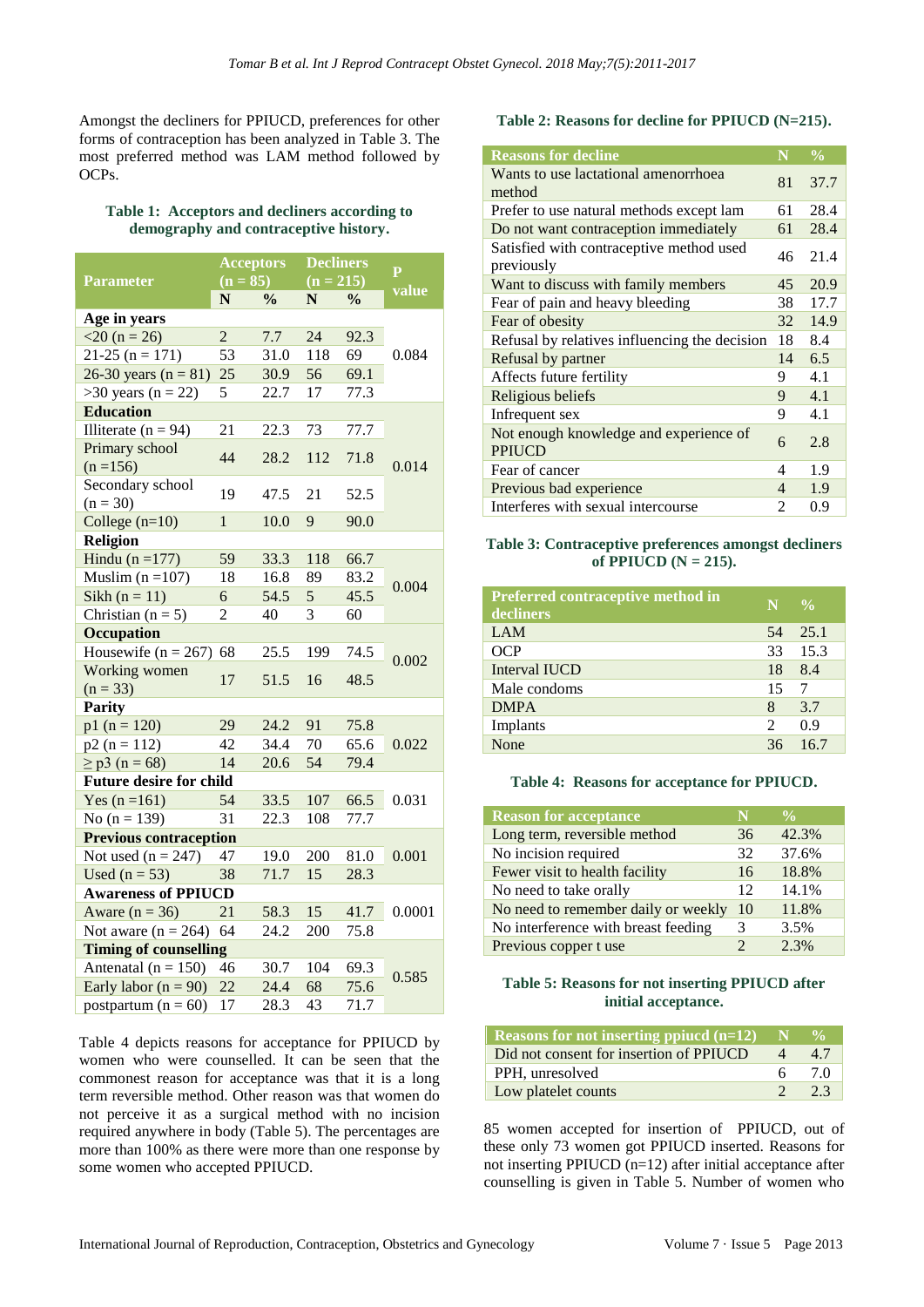had post-placental insertion i.e. within 10 minutes of placental expulsion, post-partum insertion i.e. after 10 minutes of placental expulsion but before 48 hours, and intra-cesarean insertion were 35, 17, 21 respectively (Table 6).

## **Table 6: Timing of insertion and follow-up till 10 weeks of insertion.**

| <b>Type of</b><br><b>insertion</b> | <b>No. of PPIUCD</b><br>insertion<br>$N = 73$ | <b>Women followed</b><br>up till 10 weeks<br>$(N = 61)$ |
|------------------------------------|-----------------------------------------------|---------------------------------------------------------|
| Post-placental                     | 35                                            | 28                                                      |
| Post-partum                        | 17                                            | 13                                                      |
| Intracesarean                      | 21                                            | 20                                                      |

These women were followed up at 6 weeks and 10 weeks post-partum. Maximum number of women got PPIUCD inserted post-placentally. The follow-up rate was maximum after intra-cesarean insertion (Table 6).

#### **Table 7: Continuation/removal/expulsion details of PPIUCD at follow up.**

| Details at 10 weeks follow up of<br><b>PPIUCD</b> $(n = 61)$                               | $N = 61$ %                  |      |
|--------------------------------------------------------------------------------------------|-----------------------------|------|
| Spontaneously expulsion of PPIUCD                                                          | $\overline{\mathcal{A}}$    | 6.6  |
| <b>Retained PPIUCD</b>                                                                     | 57                          | 93.4 |
| <b>PPIUCD</b> removed at health centers<br>(for pain in abdomen/bleeding pv)               | 3                           | 4.9  |
| Removal of PPIUCD during follow up<br>(women insisting for removal for pain<br>in abdomen) | $\mathcal{D}_{\mathcal{L}}$ | 3.3  |
| Reinsertion of PPIUCD (in women<br>who had spontaneous expulsion)                          |                             | 1.6  |
| Net continuation of PPIUCD                                                                 | 53                          |      |

## **Table 8: Complaints / complications in PPIUCD at follow up.**

| <b>Complaints</b>                             | N                        | $\frac{6}{9}$ | <b>Intervention required</b>                                                     |
|-----------------------------------------------|--------------------------|---------------|----------------------------------------------------------------------------------|
| <b>Backache</b>                               | $\overline{4}$           | 6.6           | Analgesics, post-natal<br>exercises                                              |
| Thread<br>felt at vulva                       | 11                       | 18            | Thread cut short                                                                 |
| Pain in<br>abdomen                            | 7                        | 11.5          | PID ruled out, counselled,<br>symptomatic treat. 2<br>women insisted for removal |
| <b>Bleeding PV</b>                            | $\overline{\mathcal{A}}$ | 6.6           | Counselling, Tranexamic<br>acid                                                  |
| Vulval<br>irritation                          | 7                        | 11.5          | <b>IUCD</b> thread was seen at<br>vulva, cut short                               |
| Pain in abdomen<br>and spotting on<br>and off | 3                        | 4.9           | PID ruled out, counselled,<br>tranexamic acid                                    |
| Lost strings                                  | 2                        | 3.3           | USG confirmed IUCD in<br>situ. Counselled to<br>continue to use                  |

During follow up of these women, upto 10 weeks postinsertion, it was found that PPIUCD was retained in 93.44 % ( $n = 57$ ) women. Expulsion rate was 6.56 % (n=4) (Table 7). The 4 women in whom PPIUCD was expelled spontaneously, 3 had post-partum insertion and only 1 had post-placental insertion.

All women with complaints related to PPIUCD were examined during follow-up. No serious complaint or complication was observed. All women were relieved by symptomatic treatment, counselling and non-invasive investigations i.e. USG. Two women had removal of PPIUCD at facility, with complaint of pain in abdomen and insisted for removal (Table 8).

## **DISCUSSION**

Postpartum period is one of the critical times when women are vulnerable to unintended pregnancy, once fertility returns. PPIUCD is a good option for these women. Therefore, its acceptance and safety has been the focus of our study. Altogether, 300 women were counselled, 150 during antenatal period, 90 during early labor, 60 in postpartum period. Out of these, PPIUCD was accepted by 85 (28.33%) women. Majority of women were in the age group of 20 -25 years (57%) with mean age of  $24.17$  (SD $\pm$ 4.12) years. In a study in Embu district, Kenya the mean age of clients  $(27±6.6 \text{ years})$  was slightly higher than in our study.<sup>6</sup> The mean age of women in Tanzanian study was 27.6±5.68 years, slightly higher than our study.<sup>7</sup> However, no significant association between age and acceptance of PPIUCD was found (p value 0.084).

Majority of those who accepted PPIUCD were para 2 with an acceptance rate of 34.4% in our study. In a review article by Kulier et al women with 1 child chose IUCD as their preferred method of contraception.<sup>8</sup> Mohamed SA et al reported that majority of acceptors were grand multiparas.<sup>9</sup> Perhaps multipara women accepted sterilization more in our population.

Working women had a significantly higher acceptance for PPIUCD in the present; study (p value 0.002). Though,  $80\%$  (n = 267) of the population by occupation were housewives; yet, the acceptance rate of PPIUCD was significantly high in working women compared to housewives (51.5% versus 25.5%). In a Tanzanian study, no significant association between occupation and acceptance was found.<sup>7</sup>

Literacy of women was found to be a significant factor for acceptance of PPIUCD (p value 0.014). Illiterate women had an acceptance rate of 22.3% while literates had acceptance rate of 31.1% This was similar to a study done in Egypt by Mohamed SA et al where women with no formal education had an acceptance of 9.4% while those with formal education was 19.4%.<sup>9</sup> Women with secondary school education had an acceptance rate of 63.33% in the present study compared to primary school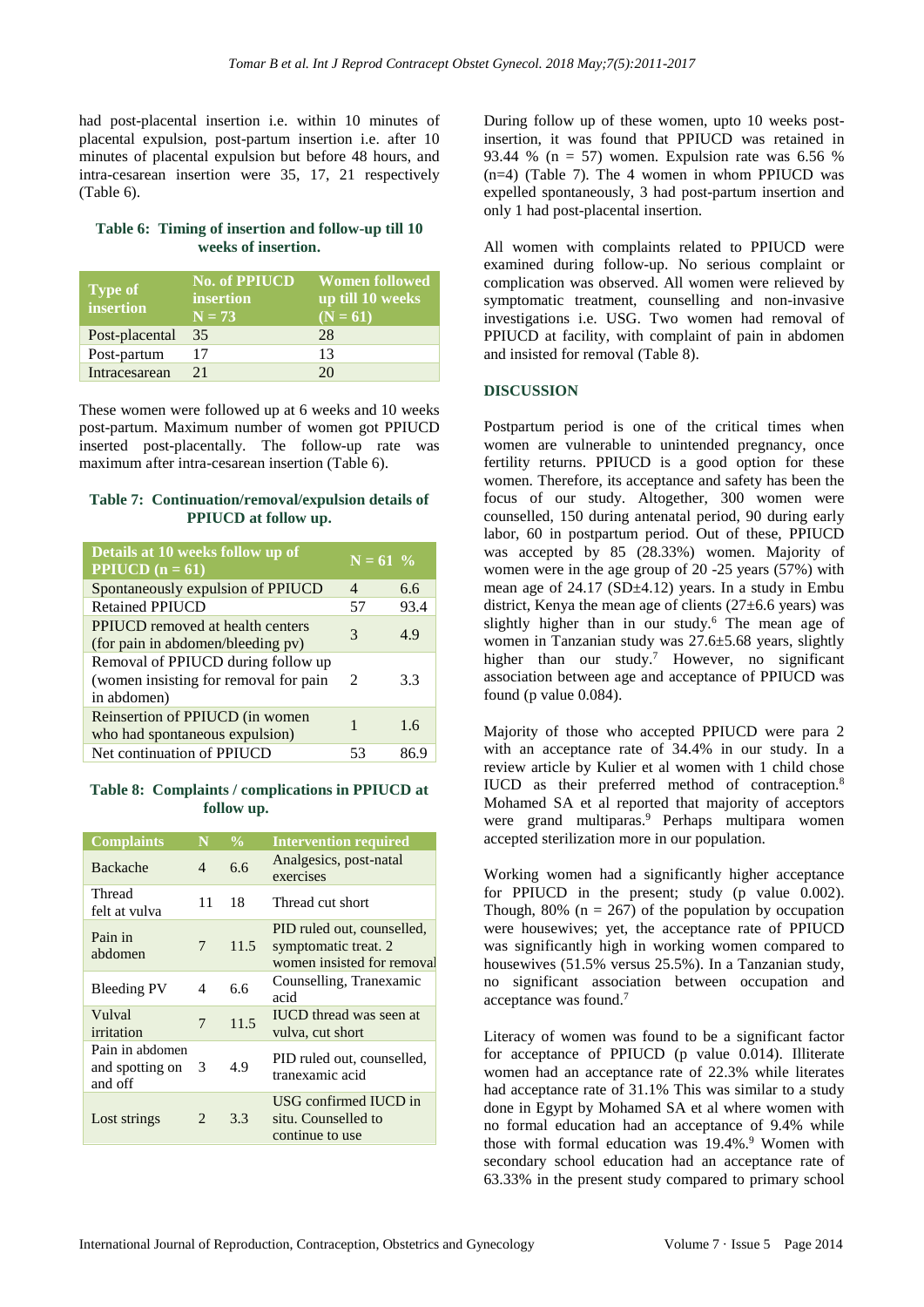and colleges where the acceptance rate of PPIUCD was 28.2% and 10% respectively. This is in corroboration with a study done in Zimbabwe where acceptance was more among women who completed secondary education (12 years or more).<sup>10</sup> However, no difference among primary and secondary education was shown in Tanzanian study . 7

In the present study it was seen that only  $17.7\%$  (n=53) women had history of some contraception usage. Acceptance rate for PPIUCD was significantly high in these women  $(P=0.001)$  who had used some contraception in the past. Prior contraceptive usage by women was 64.36%, 67.5% respectively in study by Mohamed et al and in a Tanzanian study which is quite high compared to ours.<sup>9,7</sup> PPIUCD is a relatively new method of contraception in the community and media and FP projection is still low for PPPIUCD in our country.

Women who were aware of PPIUCD had a significantly higher acceptance rate (p value 0.0001) in our study compared to those who were not aware of PPIUCD (58.3% versus 24.2%). Acceptance rate therefore, can be increased by increasing awareness of PPIUCD through counselling in the antenatal clinics, during early labor or in post-natal ward. There is a need for promoting awareness at community level and by health administrators by advertisements and awareness programmes.

Extrapolating the data of acceptors by literacy and awareness of contraception from present study, it appears that literacy does not transform directly to awareness and acceptance of PPIUCD. Out of 36 women aware of PPIUCD, 21 accepted it; whereas out of 196 literate women only 54 accepted PPIUCD (27.5%). Hence, awareness about PPIUCD is a very important factor for its acceptance.

The commonest reason for accepting PPIUCD by the women was that it is a long term, reversible method. Similar observations were made by Sharma A. et al.<sup>11</sup> The next common reason for its acceptance was that women did not perceive PPIUCD insertion as a surgical procedure as no incision is required for its insertion.

Among those women who declined the PPIUCD (71.67%) more than one third preferred LAM method for immediate contraception, 20.9% women wanted to discuss with their partners not accompanying them, 21.3% were satisfied with their non PPIUCD contraceptive method in the present study. In a study done in Egypt, among the 71.1% women who refused PPIUCD, planning another pregnancy in the near future (34.3%) was the most common reason followed by preference of interval IUCD (30.2%) and LAM method (9.3%).<sup>9</sup> Complications from previous use of IUCD (9.7%) or denial by partners (3.4%) and relatives were some other reasons.<sup>9</sup> Priya et al in her study on PPIUCD has reported that the most common reason affecting the readiness for PPIUCD insertion was lack of involvement of husband in counselling during antenatal period, regarding the need for birth spacing and benefits of PPIUCD.<sup>12</sup> This reveals the importance of counselling of husband, family members and participation in decision making. In our study, even the husband felt need to discuss with elders in the family and 14.88% women declined because of partner and relatives' denial. Relatives could be biased and resistant for PPIUCD method because of the myths and misconceptions associated with IUCDs. Therefore, involvement of husband and other family members should become an integral part of counselling.

Only 73 women out of 85 acceptors in our study, were inserted PPIUCD. Most of the insertions were postplacental (47.95%) followed by post-partum insertions (28.77%) and intra-cesarean insertions (23.29%). These observations are similar to study by Celen et al where 74% PPIUCD were inserted following vaginal deliveries and 26% were inserted following cesarean deliveries.<sup>13</sup> In the present study all PPIUCD were inserted by doctors; however, in a study at Kenya, most of the providers trained were midwives, 56% of insertions had postplacental insertions, 42% post-partum and only 2% were intracesarean.<sup>6</sup>

In this study the total number of women who could be followed up till 10 weeks post-insertion were 73% ( $n =$ 61). Celen et al in his study found a follow up of 89%, while in Egypt study the follow up rate was 90%, in 2 follow up visits. $14,13$ 

In our study, the number of expulsion of PPIUCD were observed in 6.56% (n=4) women. One of them had post placental IUCD and 3 of them had post-partum IUCD. Similar observation was made by Celen C et al in 2004 who found expulsion rates of the post-placental PPIUCD at 6 weeks follow up as 6.4% and cumulative expulsion rate of 12.3% at 1 year.<sup>13</sup> The expulsion rates of IUDs during immediate puerperium and after interval insertion were 16 and 2.7%, respectively.<sup>14</sup> In a study by S Mishra on 564 PPIUCD insertions, an expulsion rate of 8.99% was observed; 0.69% were expelled within 7 days, 7.6% were expelled between 7-44 days and only 0.66% were expelled after 4 weeks.<sup>15</sup> Expulsion of PPIUCD has been reported in the first few weeks after insertion.<sup>15</sup> A lower risk of expulsion is reported for insertions done within 10 minutes of delivery than for those done between 10 minutes and hospital discharge.<sup>16</sup> Good techniques can reduce expulsion.

Two cases (3.27%) among those inserted with PPIUCD had lost strings during the follow up period in our study. Pelvic ultrasound confirmed that the IUCD was in situ. This indicated possible retraction or curling of the strings into the endocervical canal or uterine cavity. In a Tanzanian study, incidence of lost strings was 5.3%.<sup>7</sup> In a 3 year follow up study of 290 PPIUCD women by Mishra S it was seen that the strings were visible in only 424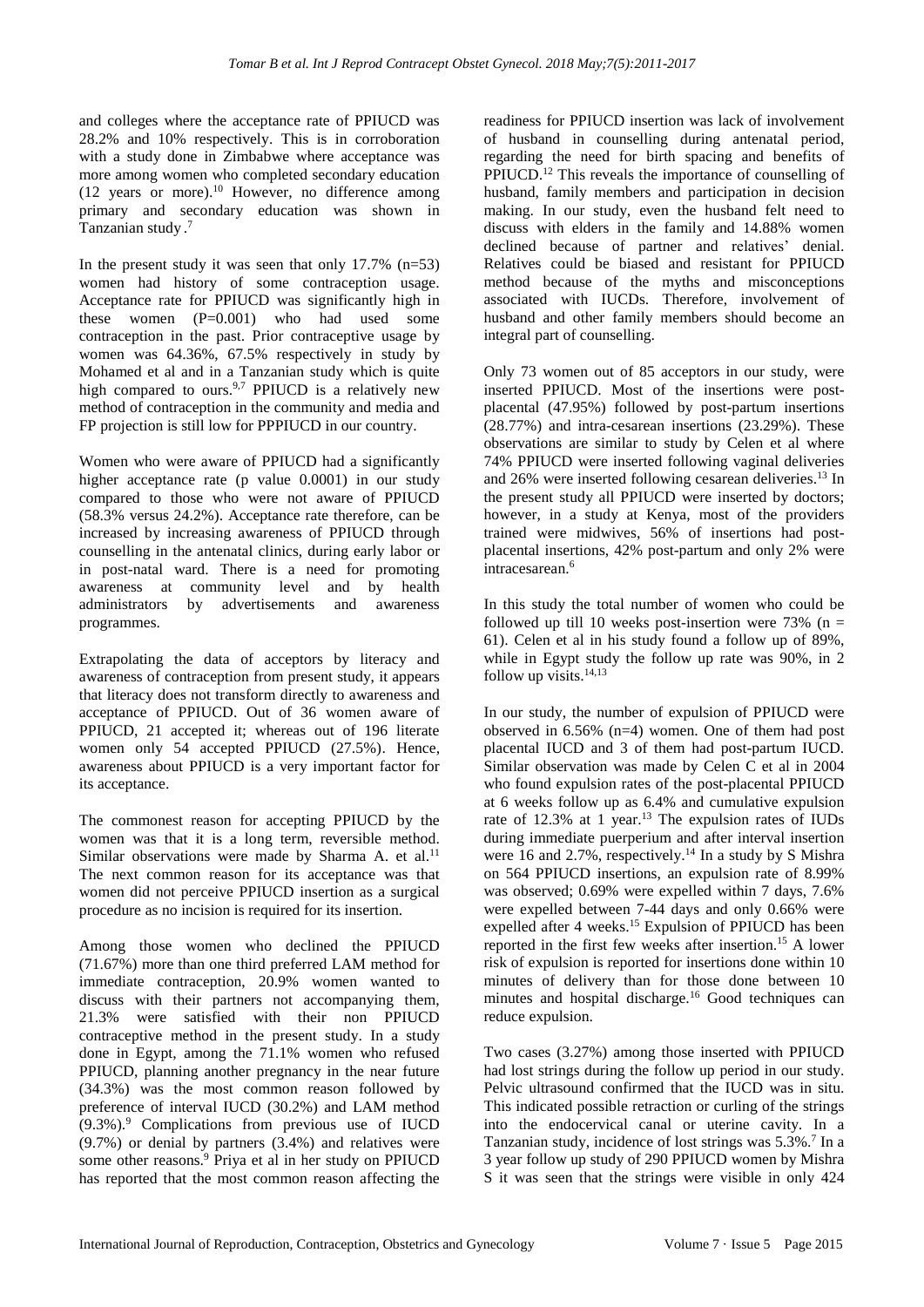cases, and 266 had missing strings at the beginning of the study. However, there was spontaneous descent of the strings in 138 of the 266 missing strings cases. At the end of 3 years, strings were visible in 562 and missing in 128 cases. Curled strings in cervical canal and retraction into uterine cavity were the commonest causes for missing strings.<sup>17</sup> Barala et al has reported missing strings in 8% in their study.<sup>18</sup>

In our study 5 women (6.8%) had removal of PPIUCD for pain in abdomen and bleeding PV. This is in corroboration with study by Barala et al who reported a removal rate of 6%.<sup>18</sup> Morrison C et al in their study on the clinical outcomes of two early post-partum IUD programmes in Africa found that removal occurred in 1% and 7% of Kenyan and Malian acceptors respectively.<sup>19</sup>

Continuation rate of PPIUCD in our study was 86.9%. This was similar, as reported in a study in Embu District of Kenya, where a continuation rates of 87.6% at 6 months has been reported.<sup>6</sup> A higher continuation rate of 92% has been reported at 6 months follow up by Barala et al. $18$ 

In the present study no women had pelvic inflammatory disease, perforation, pregnancy or any other complication. All women who had complaints were examined and all of them responded well to conservative treatment. No woman required any major intervention for any complaint/ complication. Thus, PPIUCD is quite safe contraceptive option for post-partum women.

## **CONCLUSION**

PPIUCD is a safe, long acting reversible contraceptive method having no reported incidence of perforation with low rates of expulsion and pelvic infection. Promotion of health education, awareness of PPIUCD as a contraceptive method, eliminating apprehension and myths related with the method through effective communication at community level workers and media is the need of the hour. The provision of PPIUCD is feasible and can decrease the unmet need for contraception.

*Funding: IUCD (CuT 380A) were supplied free of cost to all women by Government of India Conflict of interest: None declared*

*Ethical approval: The study was approved by the Institutional Ethics Committee*

## **REFERENCES**

- 1. Population of the world. Available https://www.livepopulation.com/country/india.html
- 2. National Family and Health Survvey (NFHS-4), 2015-2016. Ministry of Health and Family Welfare. Government of India. Available at http://rchiips.org/NFHS/NFHS-4Reports/India.pdf
- 3. Rutstein SO. Effects of preceding birth intervals on neonatal, infant and under‐five years mortality and nutritional status in developing countries: evidence from the demographic and health surveys. Int J Gynecol Obstet. 2005;89(S1).
- 4. Moore Z, Pfitzer A, Gubin R, Charurat E, Elliott L, Croft T. Missed opportunities for family planning: an analysis of pregnancy risk and contraceptive method use among postpartum women in 21 low- and middle-income countries. Contracept. 2015;92(1):31- 9
- 5. Maternal and Child Health Integrated Program. MCHIP India. Achievements 2009-2014. USAID. Available at a strategies at a strategies of the strategies at a strategies of the strategies at a strategies of the strategies of the strategies of the strategies of the strategies of the strategies of the strategies of t https://www.mchip.net/sites/default/files/MCHIP\_In dia%20brochure.pdf
- 6. Charurat E, Ayuyo CM, Muthoni J, Kamunya R, Archer L, Koskei N, et al. An assessment of postpartum intrauterine contraceptive device services in Embu, Kenya. February 2011. Available at https://www.k4health.org/sites/default/files/Kenya% 20PPIUCD%20Assessment%20Report%204Feb11\_ Final.pdf
- 7. Ram A. Acceptability and safety of postpartum intrauterine contraceptive device among parturients at Muhimbili National Hospital, Tanzania, Department of Obstetrics and Gynecology of the Muhimbili University of Health and Allied Sciences. 2012.
- 8. Agarwal N, Gupta M, Sharma A, Arora R. Antenatal counselling as a tool to increase acceptability of postpartum intrauterine contraceptive device insertion in a tertiary care hospital. Int J Reprod Contracept Obstet Gynecol. 2015;4(4):1137-41.
- 9. Mohamed SA, Kamel MA, Shaaban OM, Salem HT. Acceptability for the use of postpartum intrauterine contraceptive devices. Assuit Experience Medical Principles and Practice. 2003;12:170-5.
- 10. Thomas D, Maluccio J. Fertility, contraceptive choice, and public policy in Zimbabwe. The World Bank economic review. 1996;10(1):189-222.
- 11. Sharma A, Gupta V. A study of awareness and factors affecting acceptance of PPIUCD in South-East Rajasthan. Int J Community Med Public Health. 2017;4(8):2706-10.
- 12. Sanskriti P, Tuteja A, Mittal P, Diwan R, Suri J, Kumar A. Exploring reasons behind low acceptance for PPIUCD in postnatal women. New Indian J Surg. 2011;2(4):246.
- 13. Celen S, Möröy P, Sucak A, Aktulay A, Danisman N. Clinical outcomes of early postplacental insertion of intrauterine contraceptive devices. Contracept. 2004;69(4):279-82.
- 14. Rosales BF, Zamudio AME, Montero CMde L, Ortiz HME, Ruiz LMA. Factors for expulsion of intrauterine device Tcu380A applied immediately postpartum and after a delayed period. Rev Med Inst Mex Seguro Soc. 2005;43(1):5-10.
- 15. Mishra S. Evaluation of safety, efficacy, and expulsion of post-placental and intra-cesarean